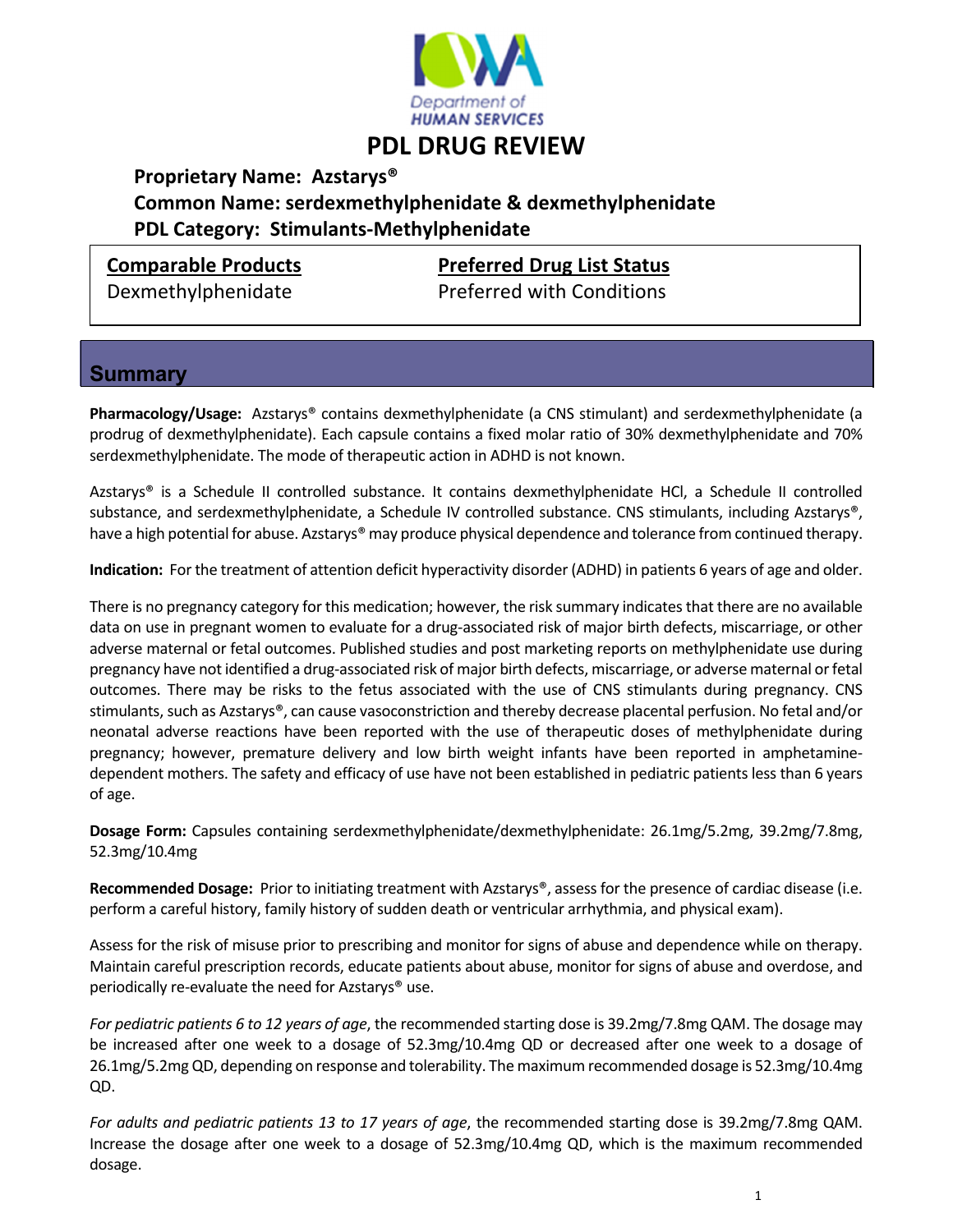Pharmacological treatment of ADHD may be required for extended periods. Periodically re-assess the long-term use of Azstarys,® and adjust dosage as needed.

Administer with or without food. Azstarys® capsules may be taken whole or opened and the entire contents sprinkled into 50ml of water or over 2 tablespoons of applesauce. Consume all the drug/food mixture immediately or within 10 minutes of mixing; do not store for future use.

If switching from other methylphenidate products, discontinue that treatment and titrate with Azstarys® using the titration schedule described above. Do not substitute Azstarys® for other methylphenidate products on a milligramper‐milligram basis because these products have different pharmacokinetic profiles from Azstarys® and may have different methylphenidate base composition.

If paradoxical aggravation of symptoms or other adverse reactions occur, the dosage should be reduced, or if necessary, the drug should be discontinued. Azstarys® should be periodically discontinued to assess the pediatric patient's condition and need for ongoing treatment. If improvement is not observed after appropriate dosage adjustment over a one‐month period, the drug should be discontinued.

There is no experience with the use of Azstarys<sup>®</sup> in patients with hepatic impairment or in patients with renal impairment. Since renal clearance is not an important route of serdexmethylphenidate or methylphenidate elimination, renal impairment is expected to have little effect on the pharmacokinetics of Azstarys®.

**Drug Interactions:** Do not administer Azstarys® concomitantly with MAOIs or within 14 days after discontinuing MAOI treatment.

Azstarys® may decrease the effectiveness of drugs used to treat hypertension. Monitor blood pressure and adjust the dosage of the antihypertensive drug, as needed.

Concomitant use of halogenated anesthetics and Azstarys® may increase the risk of sudden blood pressure and heart rate increase during surgery. Avoid the use of Azstarys® in patients being treated with anesthetics on the day of surgery.

Combined use of methylphenidate with risperidone when there is a change, whether an increase or decrease, in dosage of either or both medications may increase the risk of extrapyramidal symptoms (EPS). Monitor for signs of EPS.

**Box Warning:** Azstarys® has a box warning regarding abuse and dependence. CNS stimulants, including Azstarys®, other methylphenidate‐containing products, and amphetamines, have a high potential for abuse and dependence. Assess the risk of abuse prior to prescribing and monitor for signs of abuse and dependence while on therapy.

Common Adverse Drug Reactions: Listed % incidence for adverse drug reactions= reported % incidence for drug (methylphenidate;  $\geq$ 5% of the methylphenidate group and at least twice the rate of the placebo group). The most frequently reported adverse events included decreased appetite, decreased weight, nausea, abdominal pain, dyspepsia, vomiting, insomnia, anxiety, affect lability, irritability, dizziness, increased blood pressure, and tachycardia.

A short-term study that included pediatric patients 6 to 12 years of age with ADHD was comprised of a 3-week, open-label, dose optimization phase in which all patients received Azstarys®, followed by a 1-week, double-blind, controlled phase in which patients were randomized to continue Azstarys® or switch to placebo. Because of the study design, the reported adverse reaction rates cannot be used to predict the rates that may be expected in clinical practice.

CNS stimulants, including Azstarys®, other methylphenidate‐containing products, and amphetamines, have a high potential for abuse and dependence. Assess the risk of abuse prior to prescribing and monitor for signs of abuse and dependence while on therapy.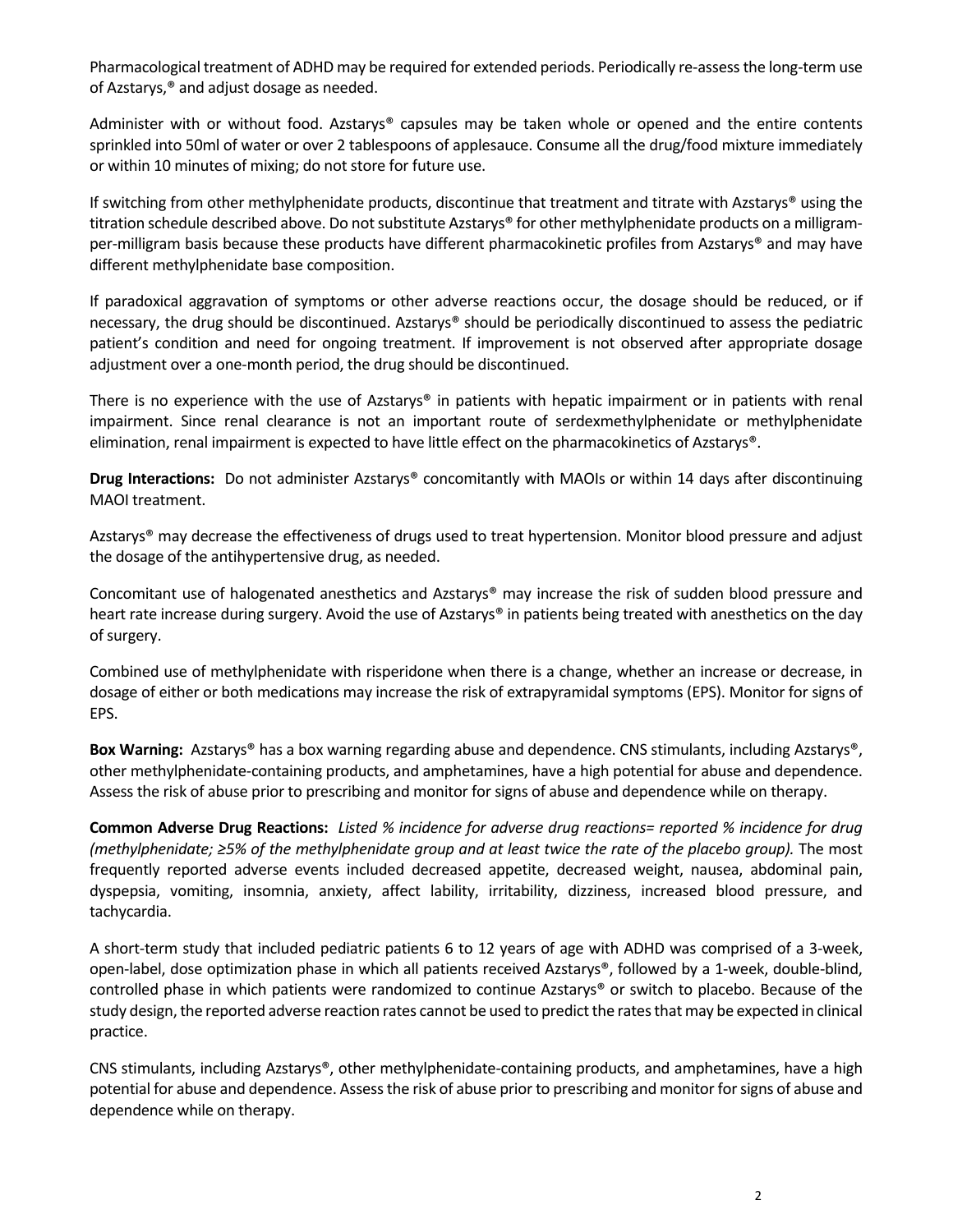Sudden death, stroke, and myocardial infarction have been reported in adults with CNS stimulant treatment at recommended doses. Sudden death has been reported in pediatric patients with structural cardiac abnormalities and other serious heart problems taking CNS stimulants at recommended doses for ADHD. Avoid use in patients with known structural cardiac abnormalities, cardiomyopathy, serious heart rhythm abnormalities, coronary artery disease, and other serious heart problems. Further assess patients who develop exertional chest pain, unexplained syncope, or arrhythmias during Azstarys® treatment.

CNS stimulants cause an increase in blood pressure (mean increase about 2 to 4mmHg) and heart rate (mean increase about 3 to 6 beats per minute). Some individuals may have larger increases. Monitor all patients for hypertension and tachycardia.

CNS stimulants may exacerbate symptoms of behavior disturbance and thought disorder in patients with a pre‐ existing psychotic disorder. CNS stimulants may induce a manic or mixed mood episode in patients. Prior to starting treatment, screen patients for risk factors for developing a manic episode. In addition, CNS stimulants, at recommended doses, may cause psychotic or manic symptomsin patients without a prior history of psychotic illness or mania. If such symptoms occur, consider discontinuing Azstarys®.

Prolonged and painful erections, sometimes requiring surgical intervention, have been reported with methylphenidate products, in both pediatric and adult patients. Priapism was not reported with drug initiation but developed after some time on the drug, often subsequent to an increase in dose. Priapism has also appeared during a period of drug withdrawal (drug holidays or during discontinuation). Patients who develop abnormally sustained or frequent and painful erections should seek immediate medical attention.

CNS stimulants used to treat ADHD, including Azstarys®, are associated with peripheral vasculopathy, including Raynaud's phenomenon. Signs and symptoms are usually intermittent and mild; however, very rare sequelae include digital ulceration and/or soft tissue breakdown. Effects of peripheral vasculopathy, including Raynaud's phenomenon, were observed in post‐marketing reports at different times and at therapeutic dosesin all age groups throughout the course of treatment. Signs and symptoms generally improve after reduction in dose or discontinuation of drug. Careful observation for digital changesis necessary during treatment with ADHD stimulants.

CNS stimulants have been associated with weight loss and slowing of growth rate in pediatric patients. In a long‐ term, open-label safety study with Azstarys® conducted in pediatric patients 6 to 12 years of age with ADHD, there was a lower than expected increase in height and weight compared to pediatric patients of the same age and sex, on average. Closely monitor growth (height and weight) in pediatric patients treated with CNS stimulants, including Azstarys®. Patients who are not growing or gaining height or weight as expected may need to have their treatment interrupted.

#### **Contraindications:** In patients:

- With known hypersensitivity to serdexmethylphenidate, methylphenidate, or other components of the product. Bronchospasm, rash, and pruritus have been reported in patients who received Azstarys®. Hypersensitivity reactions such as angioedema and anaphylactic reactions have been reported in patients treated with other methylphenidate products.
- Receiving concomitant treatment with monoamine oxidase inhibitors(MAOIs), or within 14 daysfollowing discontinuation of treatment with an MAOI, because of the risk of hypertensive crisis.

#### **Manufacturer:** Corium, Inc

Analysis: The efficacy of Azstarys<sup>®</sup> for the treatment of ADHD in pediatric patients 6 to 12 years of age was assessed in a randomized, double‐blind, placebo‐controlled, parallel group, analog classroom study. The pediatric patients (N=150) in this study met Diagnostic and Statistical Manual of Mental Disorders,  $5<sup>th</sup>$  edition (DSM-5) criteria for a primary diagnosis of ADHD (combined, inattentive, or hyperactive/impulsive presentation) confirmed by the Mini International Neuropsychiatric Interview for Children and Adolescents (MINI‐KID).